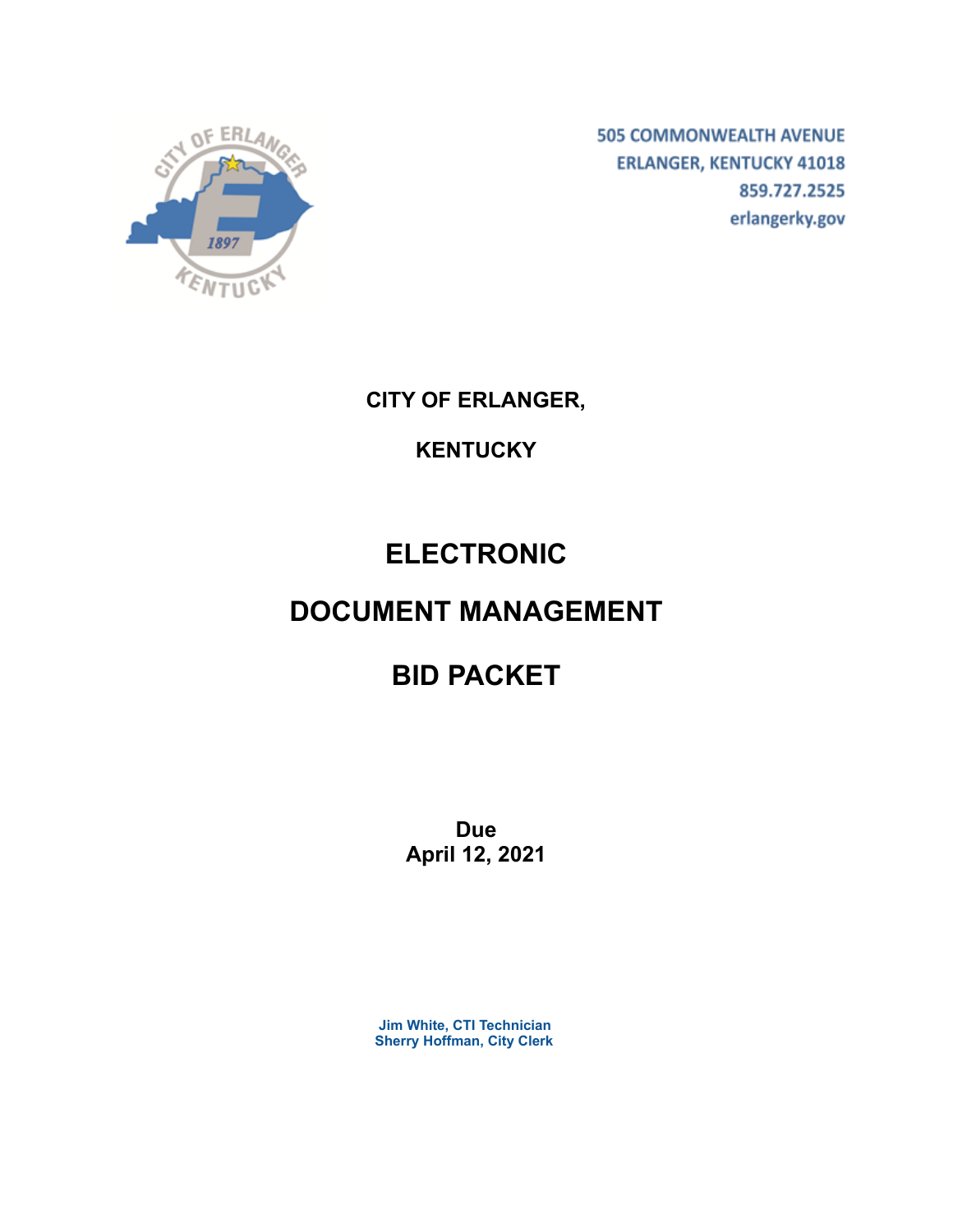#### **CITY OF ERLANGER SOLICITATION FOR SEALED BIDS AND PROPOSALS**

The City of Erlanger (City) hereby solicits and advertises for bids from qualified technology companies for the purpose of providing equipment, supplies, and maintenance for the City's electronic document management needs described and specified in the document entitled City of Erlanger Electronic Document Management Specifications, copies of which are available at the offices of the Erlanger City Clerk, 505 Commonwealth Avenue, Erlanger, KY 41018.

All bids and responses to this advertisement and solicitation must be received by the Erlanger City Clerk on or before 2:00 p.m. on April 12, 2021, with time being of the essence, on a form provided by the Erlanger City Clerk and completed according to the Bid Instructions provided thereby, including all required attachments; and enclosed within a sealed envelope, with the words "City of Erlanger Electronic Document Management Bid" written, typed or otherwise indicated on the outside of the envelope.

The City hereby reserves the right to not only reject any and all bids and proposals submitted in response to this advertisement and solicitation, for any reason or no reason; but especially those that are not in conformity with either the bid instructions or specifications provided by the City, but also to accept bids and proposals submitted in response to this advertisement and solicitation that do not conform to those bid instructions and specifications.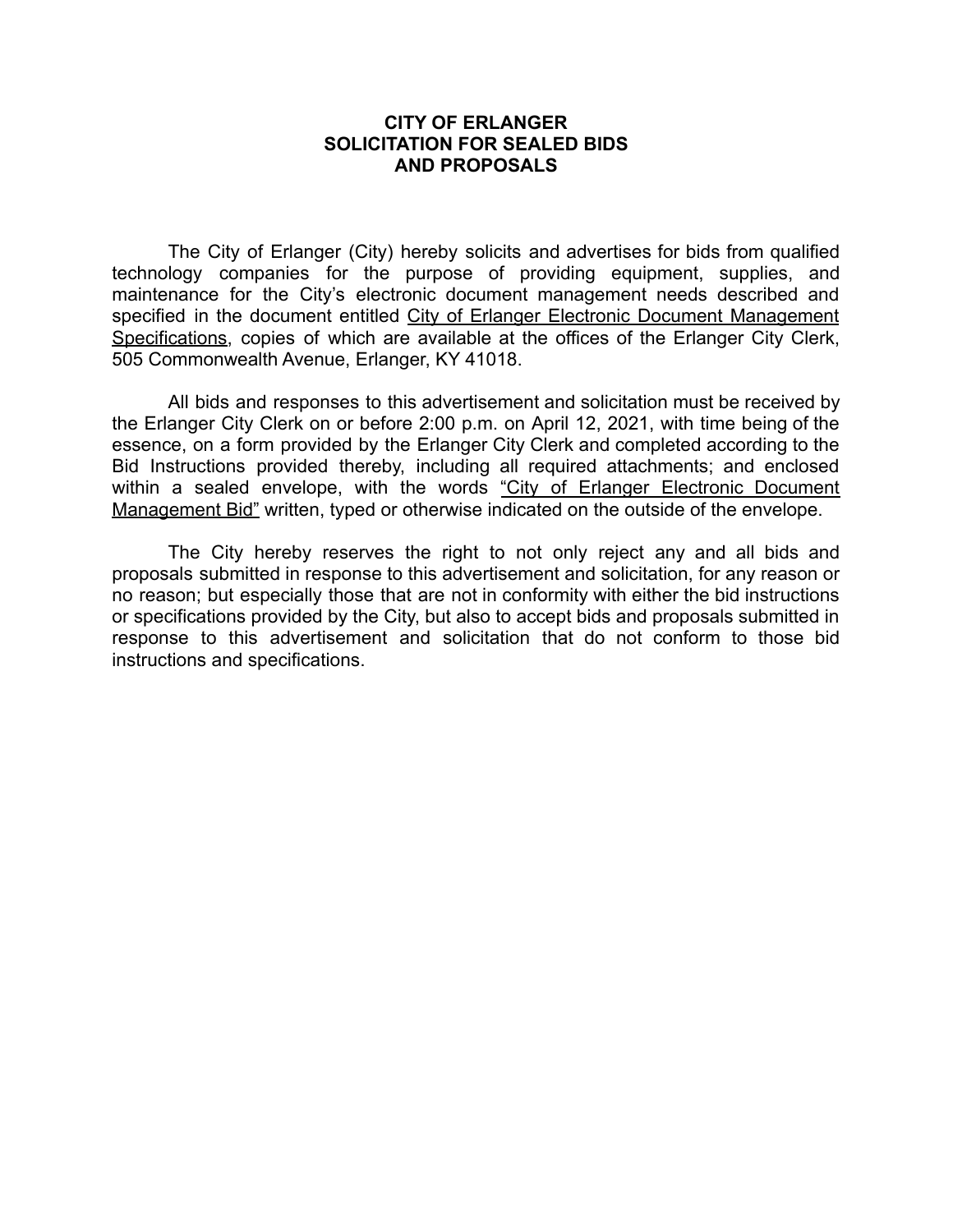# **CITY OF ERLANGER TABLE OF CONTENTS**

- I. Instructions to Bidders
- II. Bid Form
- III. Introduction
	- A. About Us
	- B. Locations
	- C. Needs
	- D. Current Equipment
	- E. Other
- IV. Specifications
	- A. Description of Proposal
	- B. Customer Service
	- C. Statement of Qualifications
	- D. Scope of Services
	- E. Payment/Billing
	- F. Term of Contract
	- G. Occupational License
	- H. Insurance Requirements
- V. Submission of Bid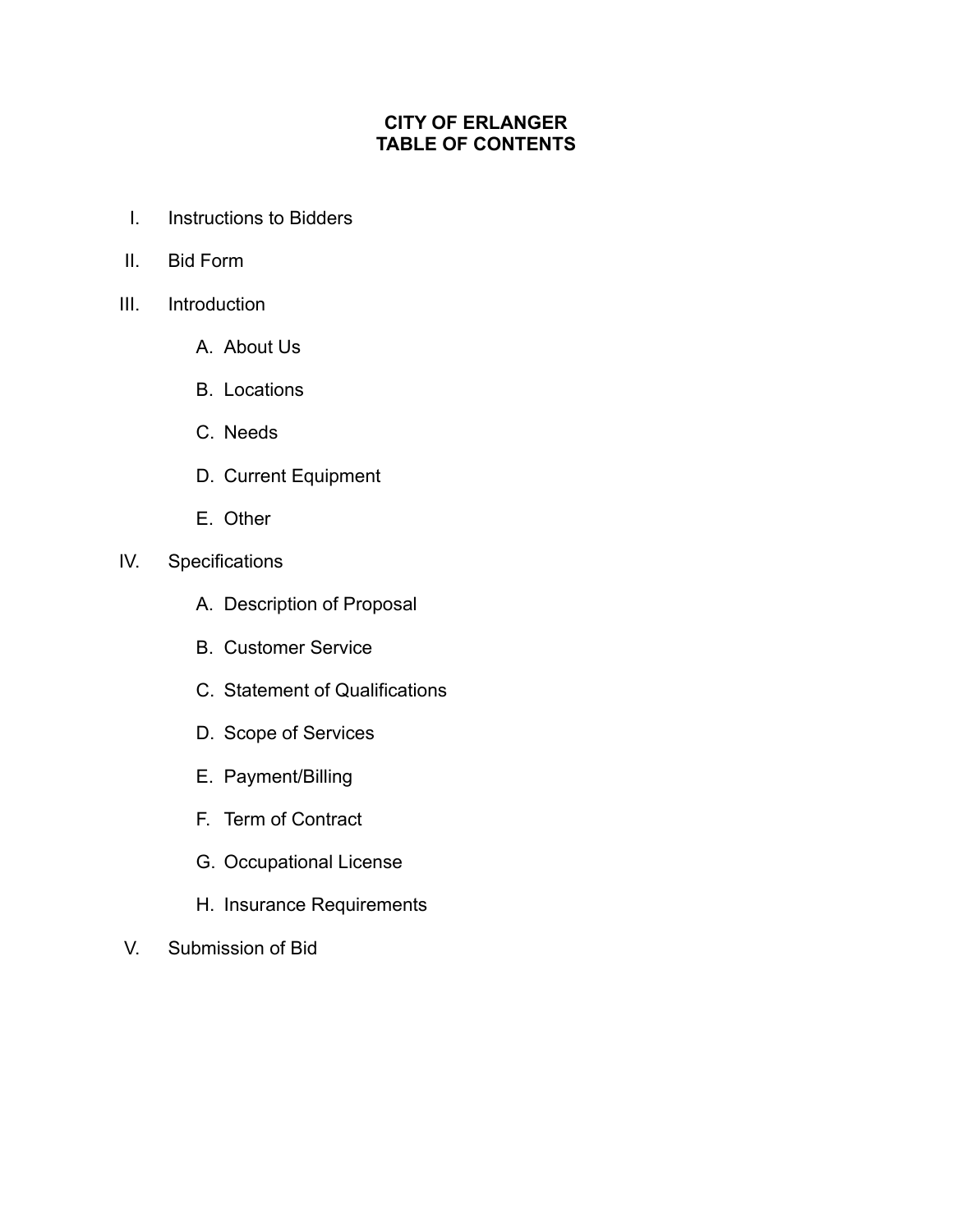### **CITY OF ERLANGER INSTRUCTIONS TO BIDDERS**

**1**. Read the City of Erlanger Electronic Document Management, Bid Form Specifications, and Agreement attached hereto and made a part hereof by reference. They describe the specifications and contractual provisions related to your proposal. Any changes in those specifications or contractual provisions may invalidate any bid or proposal that includes those changes.

**2**. Complete the Bid Form attached hereto and made a part hereof by reference by providing the following information in the blanks for it:

- 2.1 The amount of the bid or proposal.
- 2.2 The complete name, mailing address, telephone number and e-mail address of the Bidder.
- 2.3 The signature of the Bidder or someone signing for the Bidder.
- 2.4 The printed name of the signatory.
- 2.5 The date.

**3**. Seal the signed Bid Form and Agreement within an envelope with the words "City of Erlanger Electronic Document Management Bid" written or otherwise indicated on the outside of the envelope; and deliver the sealed envelope to the Office of the Erlanger City Clerk, 505 Commonwealth Avenue, Erlanger, Kentucky before 2:00 p.m., prevailing time on or before April 12, 2021**.**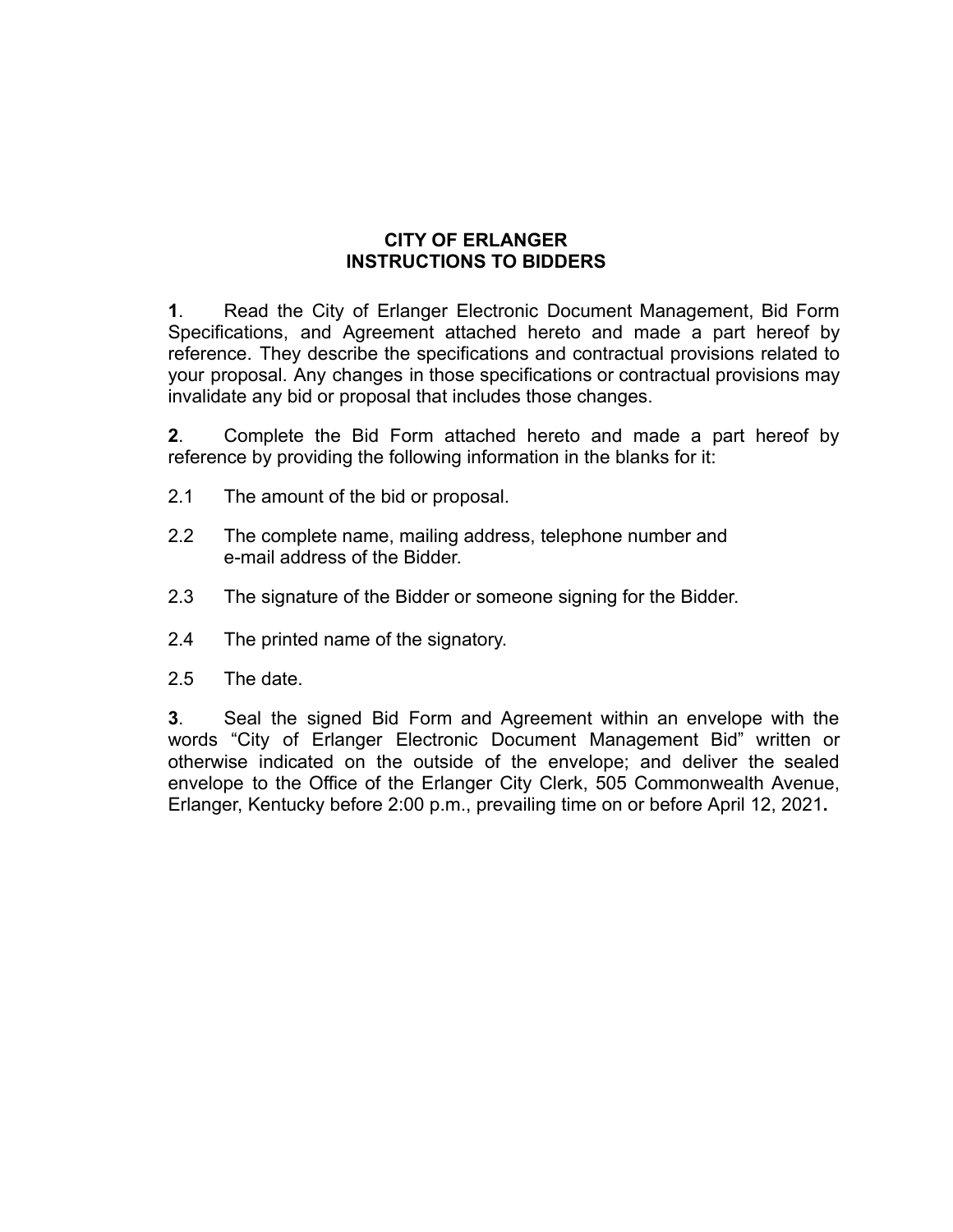#### **CITY OF ERLANGER BID FORM**

The undersigned hereby bids, offers, and proposes to provide, furnish and deliver in the highest and best manner, all labor, material, tools, equipment, supplies, and personnel necessary to provide Electronic Document Management in the City of Erlanger as described and specified in the document attached hereto and made a part hereof by reference, for the "Amount Bid" indicated in this form. This bid, offer, and proposal is irrevocable until the expiration of ninety (90) consecutive calendar days after the date of this bid, offer and proposal; and may be accepted by the City of Erlanger, at any time prior thereto.

The undersigned bidder hereby authorizes the City of Erlanger to investigate the bidder and inspect and copy any and all records, books of account, correspondence, or other documents reasonably necessary for the City of Erlanger to determine the responsibility and ability of the bidder to comply with terms and provisions hereof.

| <b>Complete Name of Bidder</b>                             |  |
|------------------------------------------------------------|--|
| Signature of Bidder or<br><b>Authorized Representative</b> |  |
| <b>Printed Name of Signatory</b>                           |  |
| <b>Mailing Address of Bidder</b>                           |  |
|                                                            |  |
| Telephone Number of Bidder                                 |  |
| E-mail address of Bidder                                   |  |
| Date                                                       |  |
| <b>Amount Bid</b>                                          |  |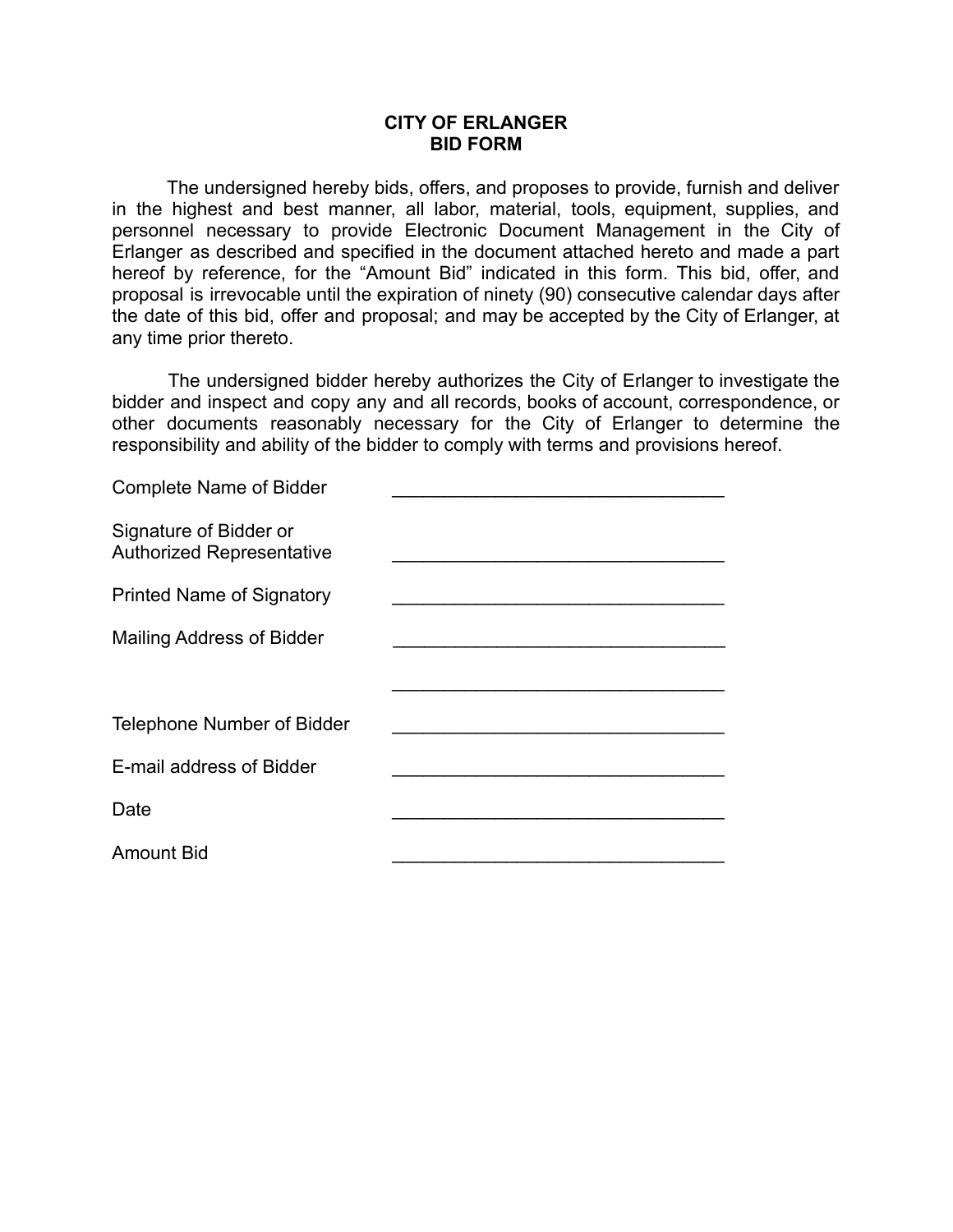#### **CITY OF ERLANGER INTRODUCTION**

### **ABOUT US**

The City of Erlanger, a Home Rule city in Kenton County, Kentucky, has 113 full-time employees. Erlanger is a Mayor-Council form of government with one mayor and twelve city council members. There are eight departments and a city administrator who oversees the daily operations of the city.

#### **LOCATIONS**

- 505 Commonwealth Avenue: General Government offices and Police **Department**
- 515 Graves Avenue: Fire/EMS Central Firehouse
- Crescent Avenue: Railroad Depot Museum
- Jack Scheben Drive: Public Works Facilities
- Narrows Road: Public Safety East Station (Fire/EMS firehouse, Police substation, Codes offices)

#### **NEEDS**

- Maintain, support, and service existing city owned and leased equipment; provide toner, ink cartridges, parts, labor, image drums, consumable supplies
- Bidder can provide support of or buyout options of our KIP Scanner and Savin Copier/Printer leases, return these machines to the leasing company; replace with new equipment
- Maintain and service leased equipment; provide toner, ink cartridges, parts, labor, image drums, consumable supplies
- Provide personnel knowledgeable with Papercut Software; transfer Papercut Software to new machines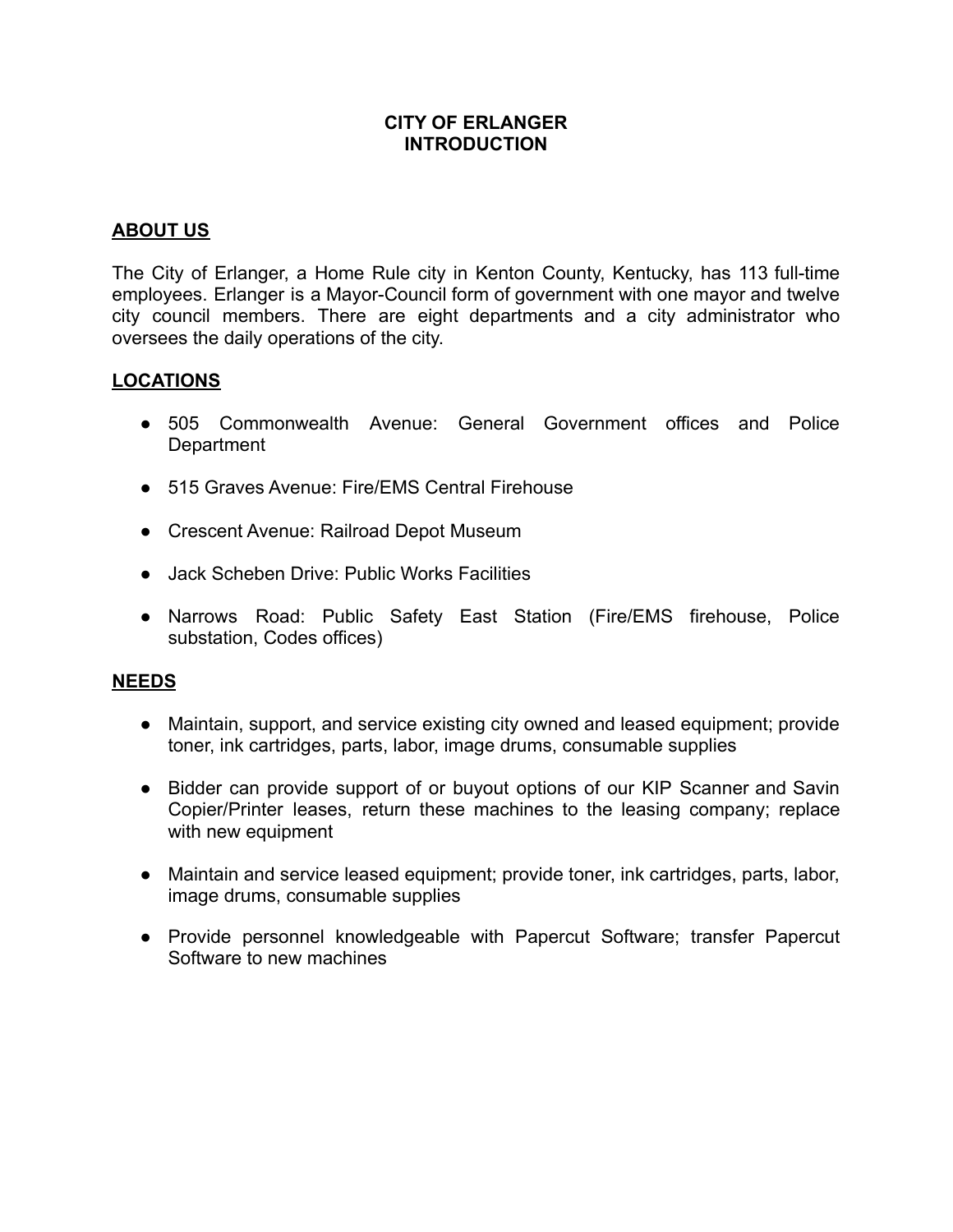# **CURRENT EQUIPMENT**

- 10 Savin copiers/printers; lease expires 1/30/2025
- 13 HP printer/copiers that are city owned
- 6 Fujitsu scanners that are city owned

# **OTHER**

- Utilize Papercut Software (belongs to the city)
- Utilize Identity Automation (copier licenses for 80 card readers)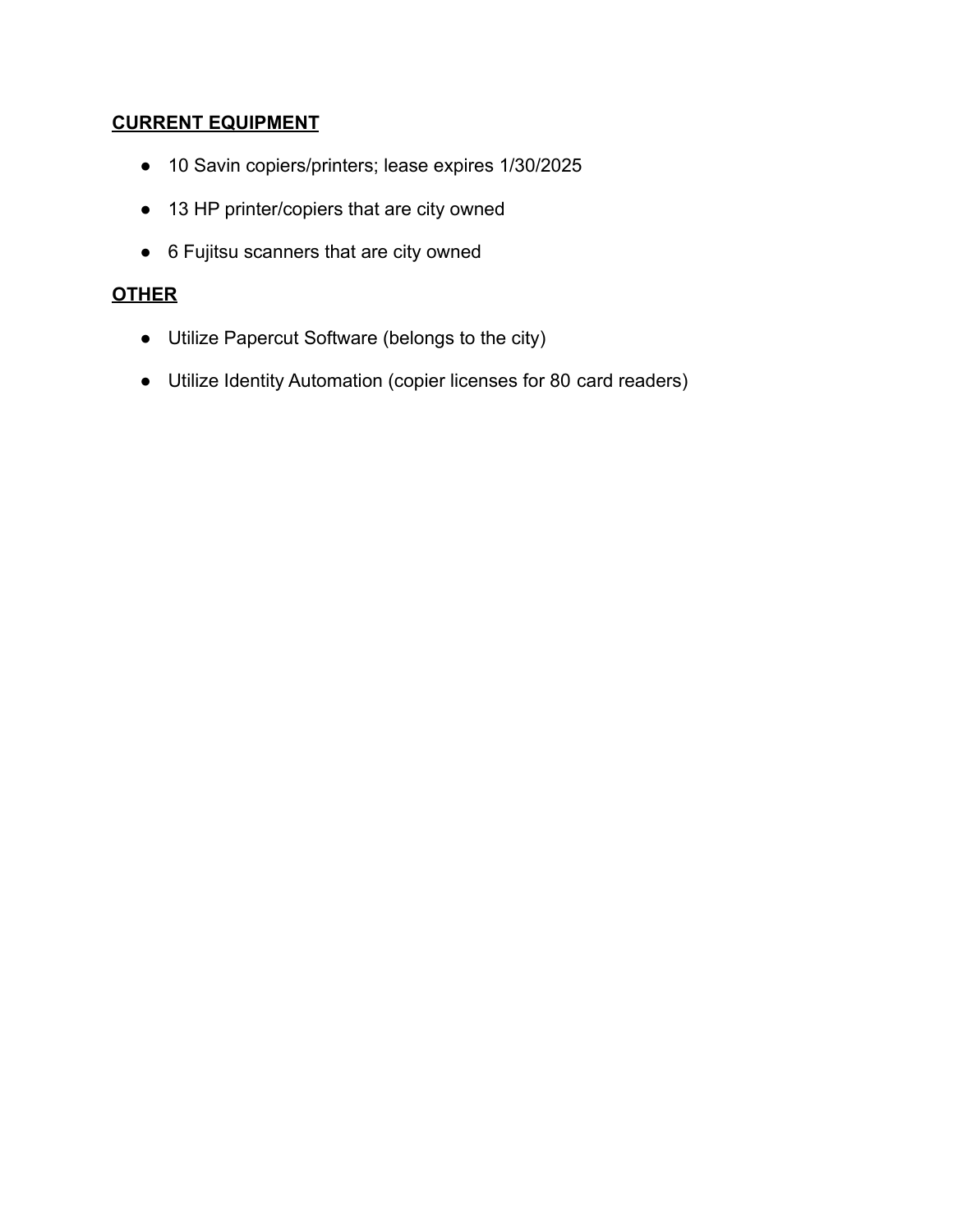#### **CITY OF ERLANGER SPECIFICATIONS**

#### **DESCRIPTION OF PROPOSAL**

The City of Erlanger is accepting bids from qualified technology solution companies (bidders) for the purpose of providing equipment, supplies, and maintenance for the City's electronic document management needs.

The Bidder will provide all labor, equipment, materials, tools, supplies, and personnel necessary to comply with the terms of the Agreement. The Bidder is responsible for complying with all local, state and federal laws.

#### **CUSTOMER SERVICE**

- Minimum same day service, failure to do this money back quarantee
- Service representatives must have all tools and parts available to attend our service calls
- Must have a certified Papercut Software technician available if needed
- If there is an issue with a piece of equipment, the Bidder shall provide a loaner at no charge or provide a comparable replacement model to the City's satisfaction on all leased and owned equipment
- Quarterly meetings with Erlanger's CTI Technician and the Bidder's account manager
- Bidder's representatives must be informed on and have a copy of the agreement
- City personnel must have contact information for both the Bidder and leasing company or whoever is over invoicing and payments
- The bidder shall establish a plan of action to insure the delivery of excellent customer service. The bidder shall designate a specific contact person assigned to insure a high level of quality customer service in Erlanger. The contact person's name and phone number shall be provided to the City Clerk and CTI Technician. The contact person shall have full authority to act on behalf of the bidder. The contact person shall work closely with the CTI Technician to insure all concerns are resolved in a timely manner. The contact person shall also work to identify and implement solutions to concerns.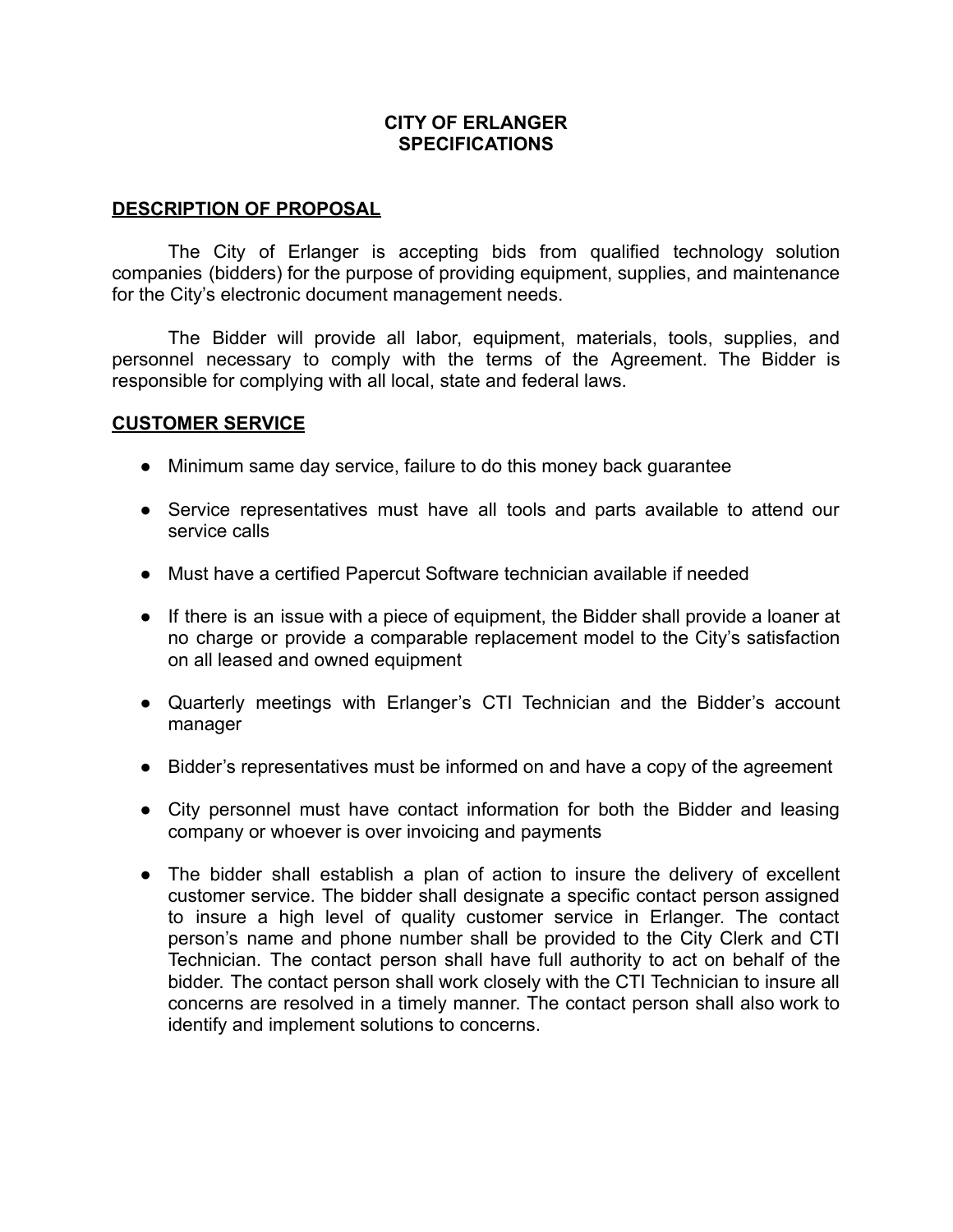# **STATEMENT OF QUALIFICATIONS**

The opening and reading of bids shall not be construed as an acceptance of the bidder as a qualified responsible bidder. The City of Erlanger reserves the right to determine competence and responsibility of a bidder through appropriate investigation of qualifications. The bidder shall provide, at the time of the bid submission, a list of all municipal accounts in the Greater Cincinnati/Northern Kentucky area. At a minimum, the list shall contain a contact person, mailing address, and phone number. In addition, the bidder shall describe the experience and supporting data that qualifies it to undertake the responsibilities described in this request. This information shall include but not be limited to:

B. Evidence the bidder is in good standing in the State of Kentucky and the City of Erlanger. If the bidder is a corporation, organized under the laws of any other State, evidence the bidder is licensed to do business in the State of Kentucky or, a sworn statement that said bidder will take all necessary action to become so licensed if the bid is accepted.

C. Evidence the bidder has been in existence for a reasonable amount of time and possesses operating experience necessary.

D. Bidders must demonstrate sufficient availability of equipment to execute the agreement beginning on July 1, 2021. **The same equipment must be available and ready to operate in case of breakdown or accidents involving regular equipment. A list of all equipment available to service the City of Erlanger account must be submitted with the bid.**

E. All requested information will be used in evaluating bids. Contract award will not necessarily be based on the lowest rate.

# **SCOPE OF SERVICES**

Bids submitted under this contract shall be for the purpose of providing equipment, supplies, and maintenance for the City's electronic document management needs. The service should have at a minimum, the following features:

- Scanning (large project scanned to email)
- Scanning to email
- Indexing
- Life Cycle Tracking
- Workflow
- Retrieval and Distribution
- Faxing
- Staple
- Collating
- Device Security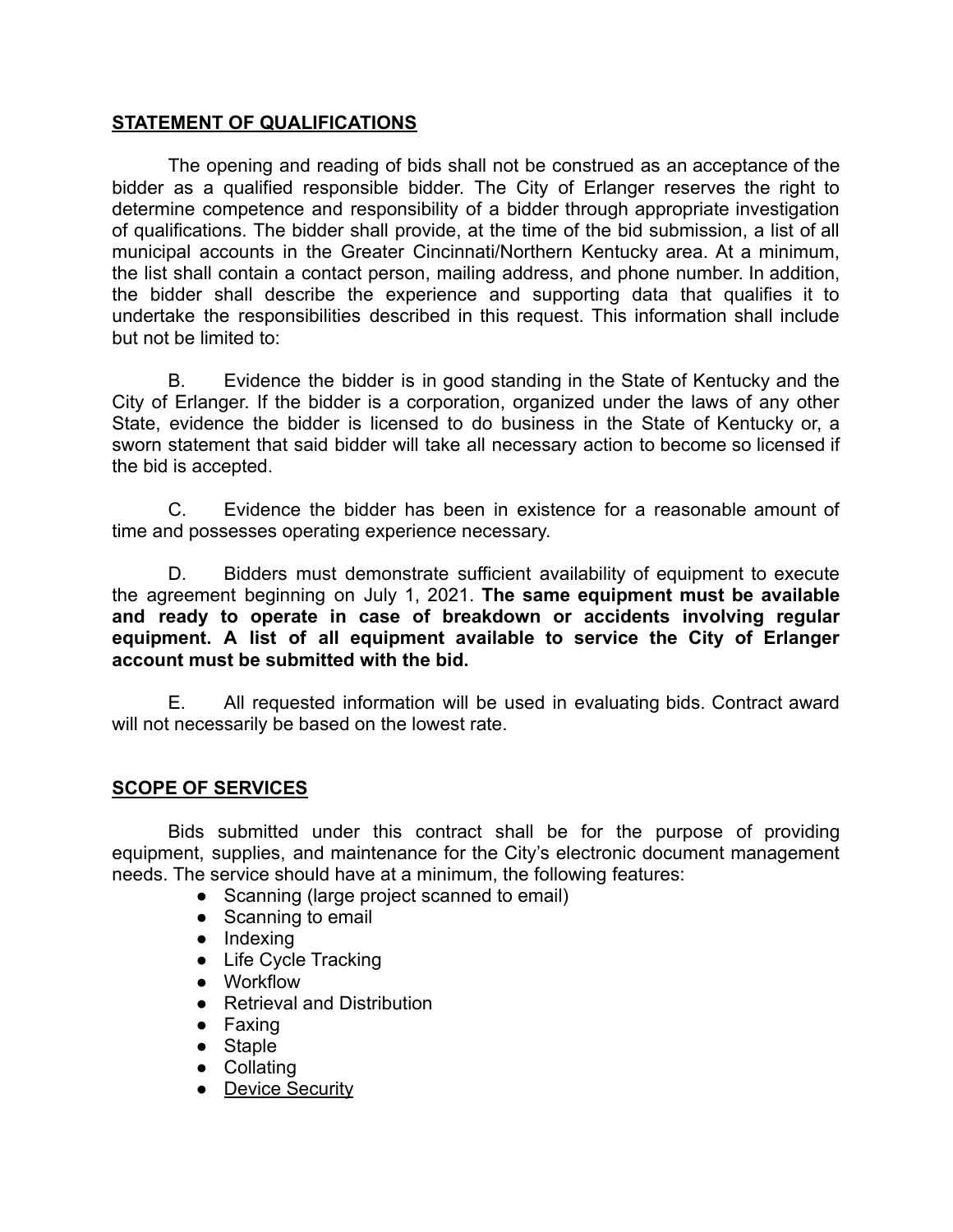● Print Tracking

#### **Printers and Copiers**

The agreement for this service should include the monthly payment and term schedule as well as the breakdown for black/white and color copies. The City seeks a fixed monthly charge with no excess charges. New machines must be able to use Papercut technology.

#### **Papercut Software**

The City currently utilizes and owns Papercut Software and wishes to continue. The agreement for this service should include five years of support, a monthly payment schedule and terms, and maintenance.

# **PAYMENT/BILLING**

- The bidder shall provide, at the time of the bid submission, a detailed plan for the collection of billing which includes, at a minimum, the frequency of billing
- The City seeks a fixed monthly lease payment for a term of months
- Leasing amount shall include:
	- $\triangleright$  Service, toner, ink cartridges for all devices and printers; this amount shall include the number of black/white and color images per month
	- $\triangleright$  Parts, labor, image drums, and consumable supplies
	- $\triangleright$  Training, installation, and delivery
	- $\geq$  On-going training
	- $\triangleright$  Transfer of Papercut Software to new machines
	- $\triangleright$  Minimum of 45 day payment invoicing
	- $\triangleright$  No overage charges
	- $\triangleright$  Timely invoice notifications to ensure on time payments
	- $\geq$  Option to pay online with a credit card

### **OCCUPATIONAL LICENSE REQUIRED**

The Bidder shall obtain an Occupational License for the City of Erlanger before a contract can be executed. A current Occupational License shall be maintained during the life of the contract.

#### **INSURANCE REQUIREMENTS**

The Bidder shall at all times during the contract maintain in full force and effect, Employers Liability, Workmen's Compensation, Public Liability and Property Damage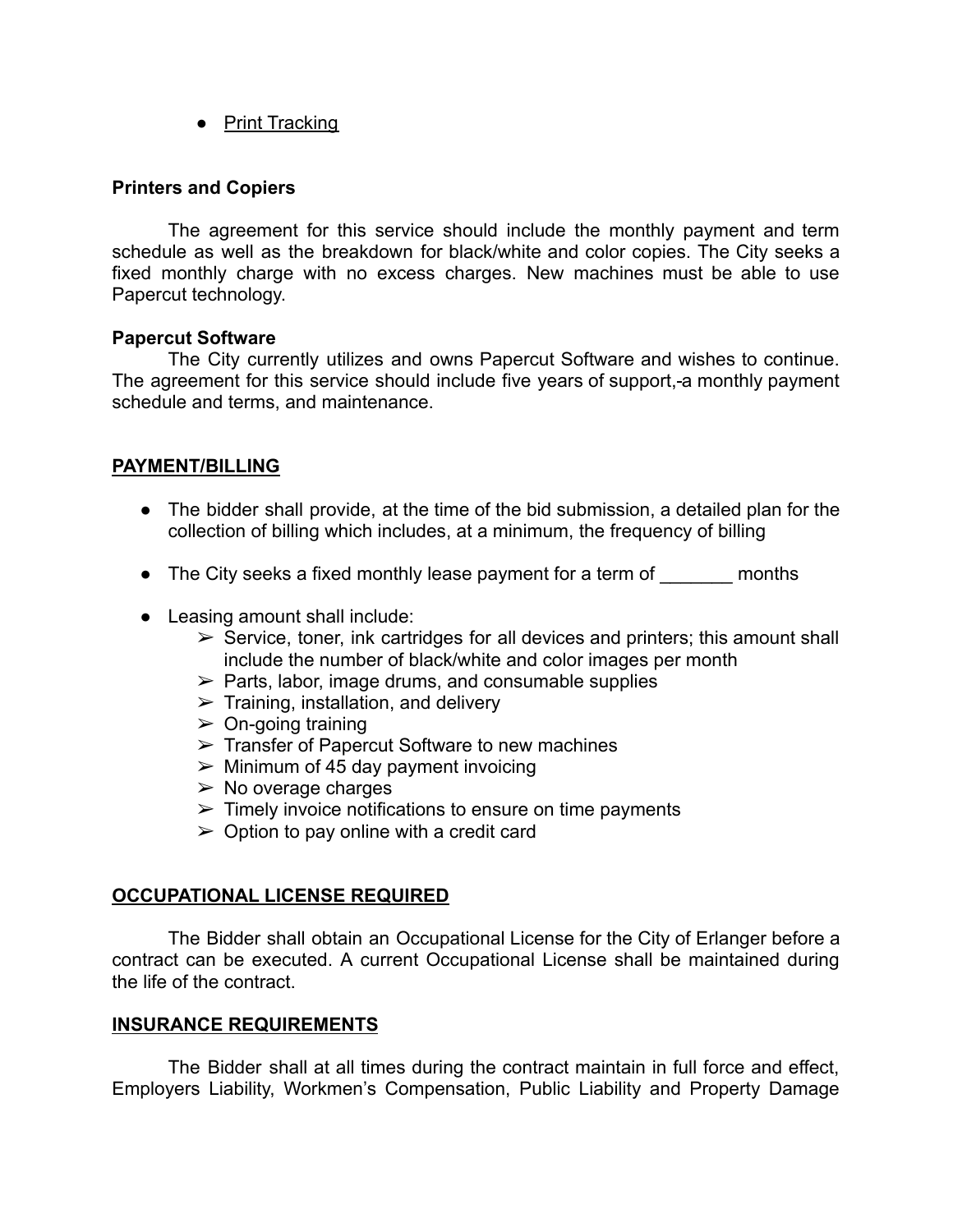Insurance, including contractual liability coverage. All insurance shall be provided by insurers and for policy limits acceptable to the City and before commencement of work hereunder, the Bidder agrees to furnish the City certificates of insurance or other evidence satisfactory to the City to the effect that such insurance has been procured and is in force. The Bidder shall carry the following types of insurance listing the City of Erlanger as an additional insured on a primary and noncontributory basis (including umbrella) in at least the limits specified below:

| <b>COVERAGES</b>                              | <b>LIMITS OF LIABILITY</b>                                                                                                                                                    |
|-----------------------------------------------|-------------------------------------------------------------------------------------------------------------------------------------------------------------------------------|
| <b>Workmen's Compensation</b>                 | <b>Statutory Requirements Specific to Kentucky</b>                                                                                                                            |
| <b>Employers Liability</b>                    | Bodily Injury By Accident - \$1,000,000 Each<br>Accident<br>Bodily Injury By Disease - \$1,000,000 Each<br>Employee<br>Bodily Injury By Disease - \$1,000,000 Policy<br>Limit |
| <b>Commercial General Liability</b><br>Policy | \$1,000,000 Each Occurrence<br>\$2,000,000 General Aggregate                                                                                                                  |
| <b>Commercial Automobile Liability</b>        | \$1,000,000 Combined Single Limit                                                                                                                                             |
| Umbrella Liability                            | \$5,000,000 Each Occurrence                                                                                                                                                   |

Current proof of compliance must be kept on file with the City Clerk's Office in the Administration Department during the life of the Franchise Agreement. The City shall be made aware of any policy change sixty (60) days in advance of the change.